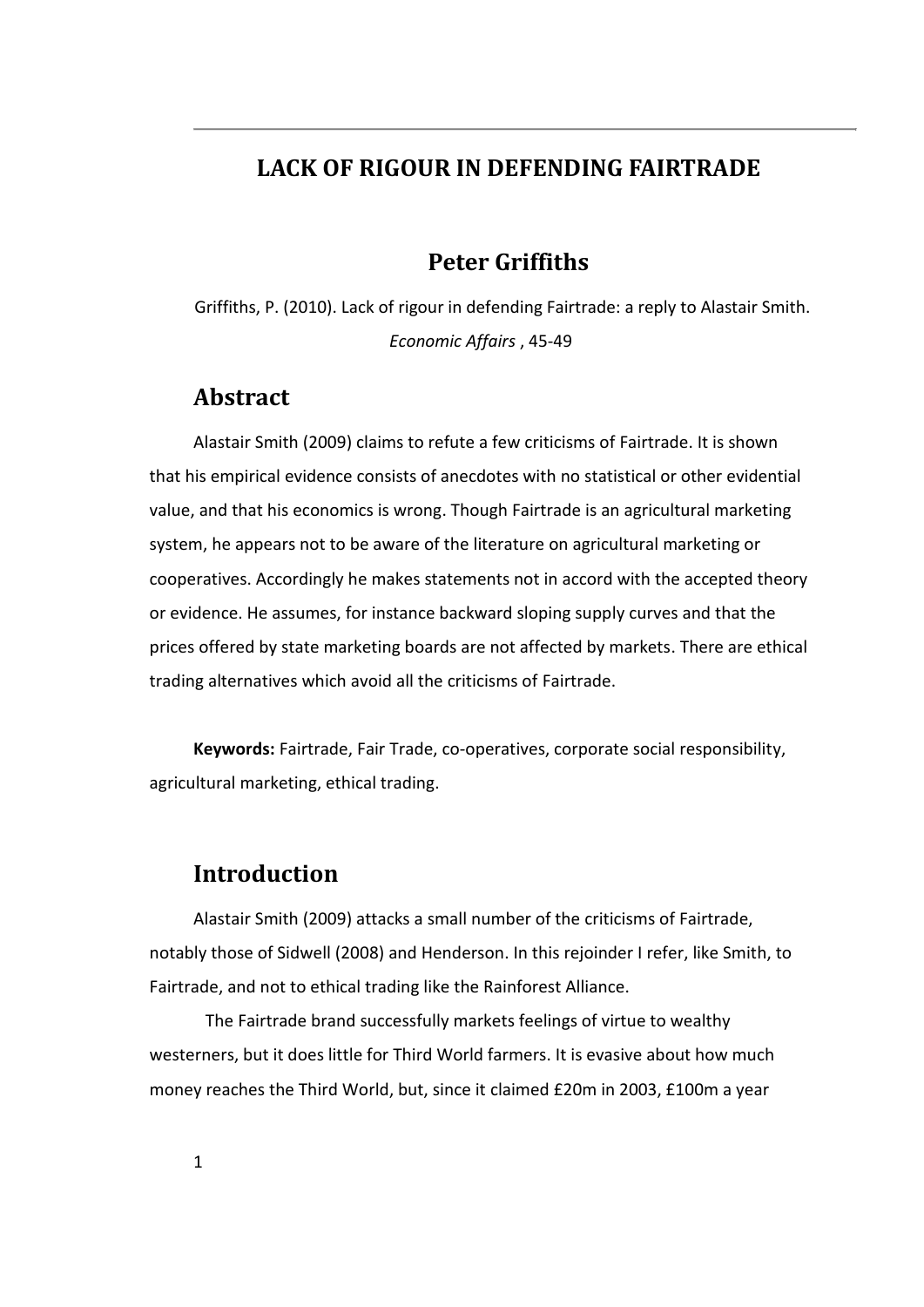seems likely. It refuses to release information on how much reaches farmers at farm gate, after leakages due to the costs of certification and meeting Fairtrade criteria, internal marketing costs, inefficiency and corruption, but it is unlikely to exceed £20m per year. This is miniscule in relation to aid, and some short-term consultancies do more, cutting marketing costs or increasing price, and so quadrupling the cash income of millions of farmers.

## **Anecdotes and Case Studies**

Since Fairtrade refuses to say what happens to the money, and since there is not a lot of money, advocates of Fairtrade have had to produce anecdotes to support its claims. Smith (2008, p. 11) dismisses Sidwell's (2008) criticism of anecdotes, by saying, 'This is arguably a value laden term for evidence that academic lexicon would otherwise describe as "case study" evidence.' But there is a clear distinction in statistics, in research and in daily life. Case studies are valuable for researching systems and constructing models for instance. However, a case study that shows that one firm is losing money gives us no reason to believe that other firms lost money then, are losing money now or will lose money in the future. Still less can one say, as Smith suggests, that 5000 Fairtrade suppliers of different products, in different markets and in many countries, lose money. The data that go into the case study and the conclusions are unique to that study.

Smith (2009, p. 34) admits that researchers choose the more successful Fairtrade cooperatives for their case studies, so citing them as examples overstates any benefits.

Let us assume that, miraculously, each of a dozen case studies accurately represented one twelfth of the Fairtrade cooperatives. Each cooperative studied does something different with the extra money: one gives it all to the farmers, another gives agricultural advice, another builds a school, another improves processing, etc. Smith and others cite each example in turn, implying that all cooperatives do all of these things. This gives twelve times the true level of benefits.

All this means that anecdotal evidence, even when based on a perfectly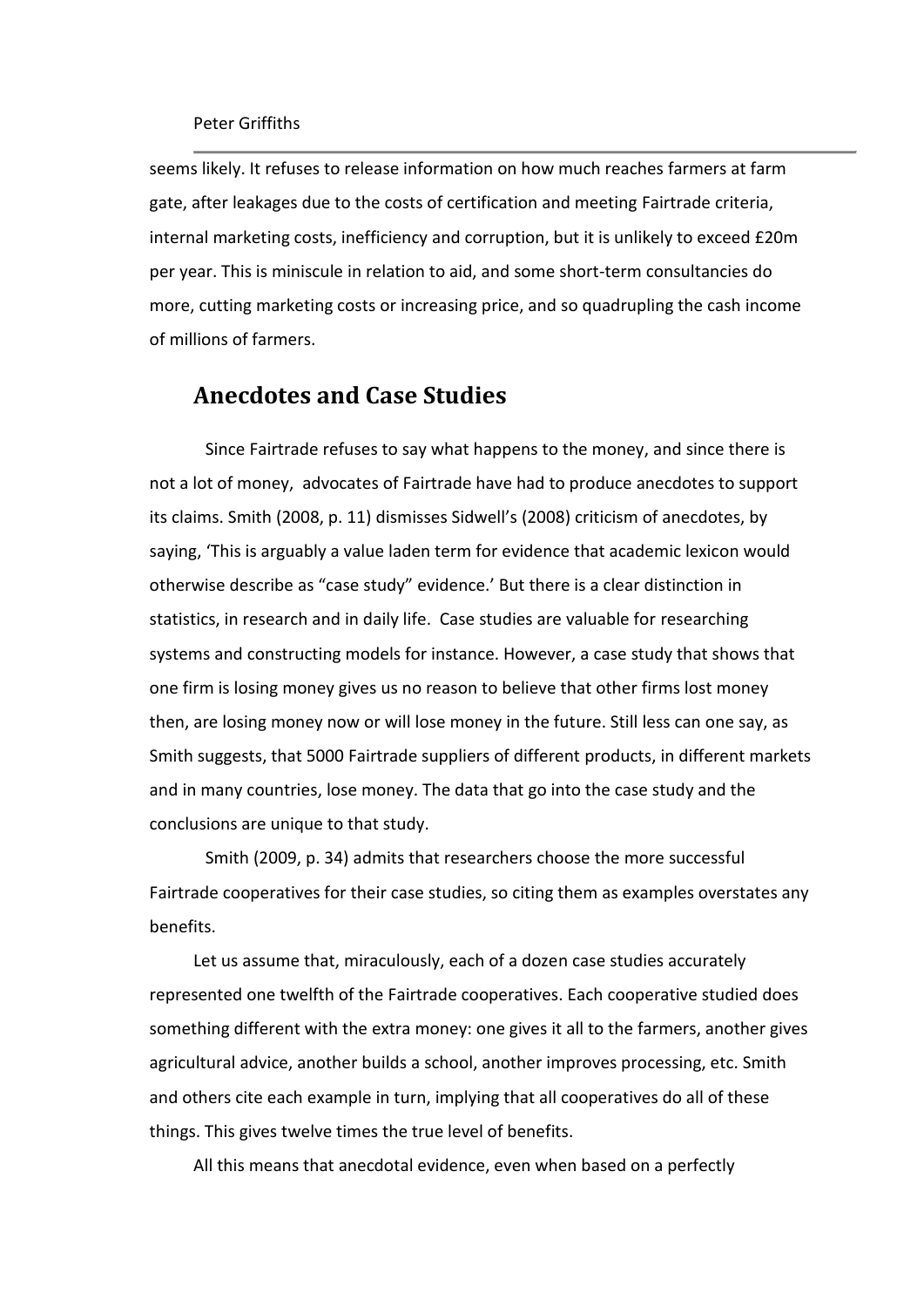competent case study, does not produce valid empirical evidence. It is no more valid than the typical Fairtrade marketing plug, '"Fairtrade means more security, a bigger say and a better life for ourselves and our families" Ramond Kimaro, KNCU Tanzania.' All of which throws doubt on Smith's claim that there is 'a substantial amount of positive evidence.' Oddly, on the five occasions Smith attacks Fairtrade critics for generalizing from one particular instance, using anecdotes, but on 24 occasions he does just this.

This is particularly surprising because the critics are producing valid evidence that Fairtrade is not doing all it claims, and only one example is needed to prove this, while Smith needs a lot of evidence, statistical evidence, to support his case. It is perfectly in order to cite single instances to show that Fairtrade has quality problems (Lamb, 2008b, p. 41); that labourers on Fairtrade farms in Peru are paid less than the minimum wage (Weitzman, 2006a, 2006b); that tea workers in Kenya and India may get a thermos flask every few years as their payoff from Fairtrade (Bahra, 2009); or that some non-Fairtrade coffee is sold as Fairtrade (Weitzman, 2006b).

Valid generalizations may certainly be drawn from Fairtrade's response to critics. An honest response would either be, 'We have investigated and your facts are wrong: here is the evidence . . .' or, 'We have investigated and there is a problem. We have prosecuted the manager, and removed certification from one coffee importer. We are taking the following action to avoid repetition. Here is the evidence.' The responses are not honest, in general. Sidwell quotes Lamb (2008b p114), 'where she lays out some of the large-scale charges made by Fairtrade's critics, and then answers with an anecdote from one Fairtrade producer, "But Merling is unequivocal: Fairtrade has changed the lives of the farmers in her cooperative".' Other examples are Fairtrade's reply to Sidwell (Fairtrade Foundation, 2008) (see http://www.griffithsspeaker.com/Fairtrade/ for my annotated version), to my (2008) article (Lamb H. , 2008) (see

<http://www.griffithsspeaker.com/Fairtrade>for my annotated version), (Lamb H. S., 2006), (Newman, 2006), and Fairtrade responses to Christian Jacquiau's (2006, 2007), 500 page critique (Doussin, 2007 ), (Hamel, 2006).

Smith attacks critics for not producing evidence that Fairtrade holds, but refuses

3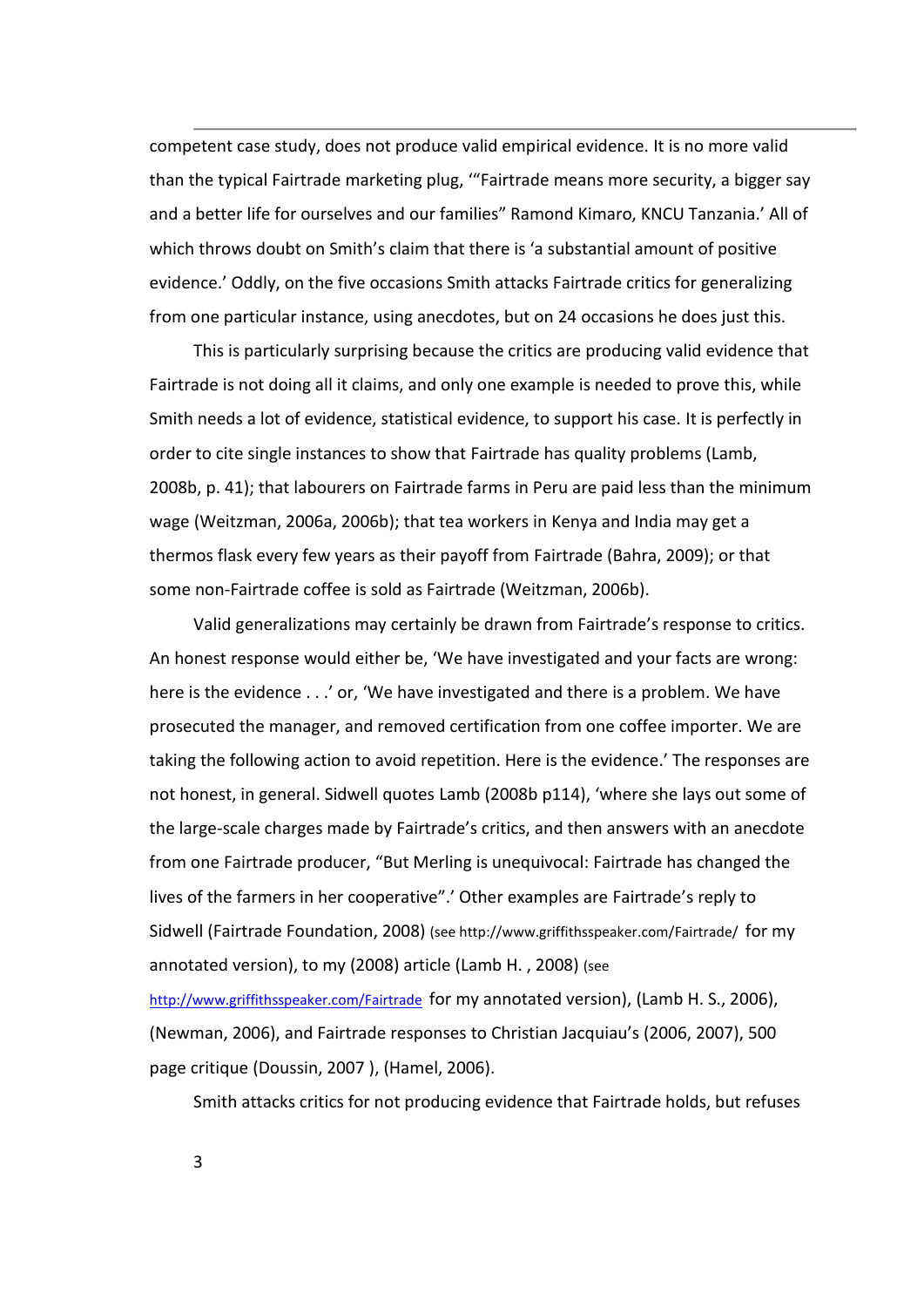to release. Surely anyone in charity or government has a duty to show where the money went? In a long career I have found that a refusal to do so has always been an attempt to hide gross incompetence and nearly always an attempt to hide corruption – and, yes, that is an anecdote based on a string of case studies.

### **Reliability of the evidence**

Many of the case studies appear in departmental reports or books which are not peer reviewed, which do not undergo the severe criticism that Third World consultancy undergoes, and which are not subject to the discipline of the critical comment.

It is very easy to dress up a failing project to impress uncritical or inexperienced observers. For example projects claim agronomic, environmental, economic and social benefits produced by the dozens of organizations with similar objectives – and the Ministry of Agriculture, FAO, UNDP, World Bank and the EC, at least, have vastly more money and infinitely more skills than Fairtrade, and are more cost effective. So economists apply the Rice-Davies test: 'Well, he would say that, wouldn't he?' Smith does not.

Economists have rules to prevent double counting of benefits. They may claim the increased cash going to farmers, but not what the farmer spends the money on, improved nutrition, malaria prevention, schooling, reduced debt, etc. and certainly not the knock-on effects from these. But Smith claims 'the demonstrated improvements in nutrition, health and education. . .' (p34).

Again, it is possible to claim benefits that are remote from any action by the project: Smith claims 'increasing economic stability and strengthening markets by breaking down oligopolistic structures' p34, 'such politically structured governance brings non-financial benefits which would not come from simple financial transfers.' (p34)

I am puzzled by Smith's statement, 'As is clear from a visit to the supermarket, Fair Trade goods are in some cases cheaper than their conventional equivalents due to the nature of corporate marketing and pricing strategies' (p32). Over the last ten years I have not been able to make this comparison – there are always differences in quality,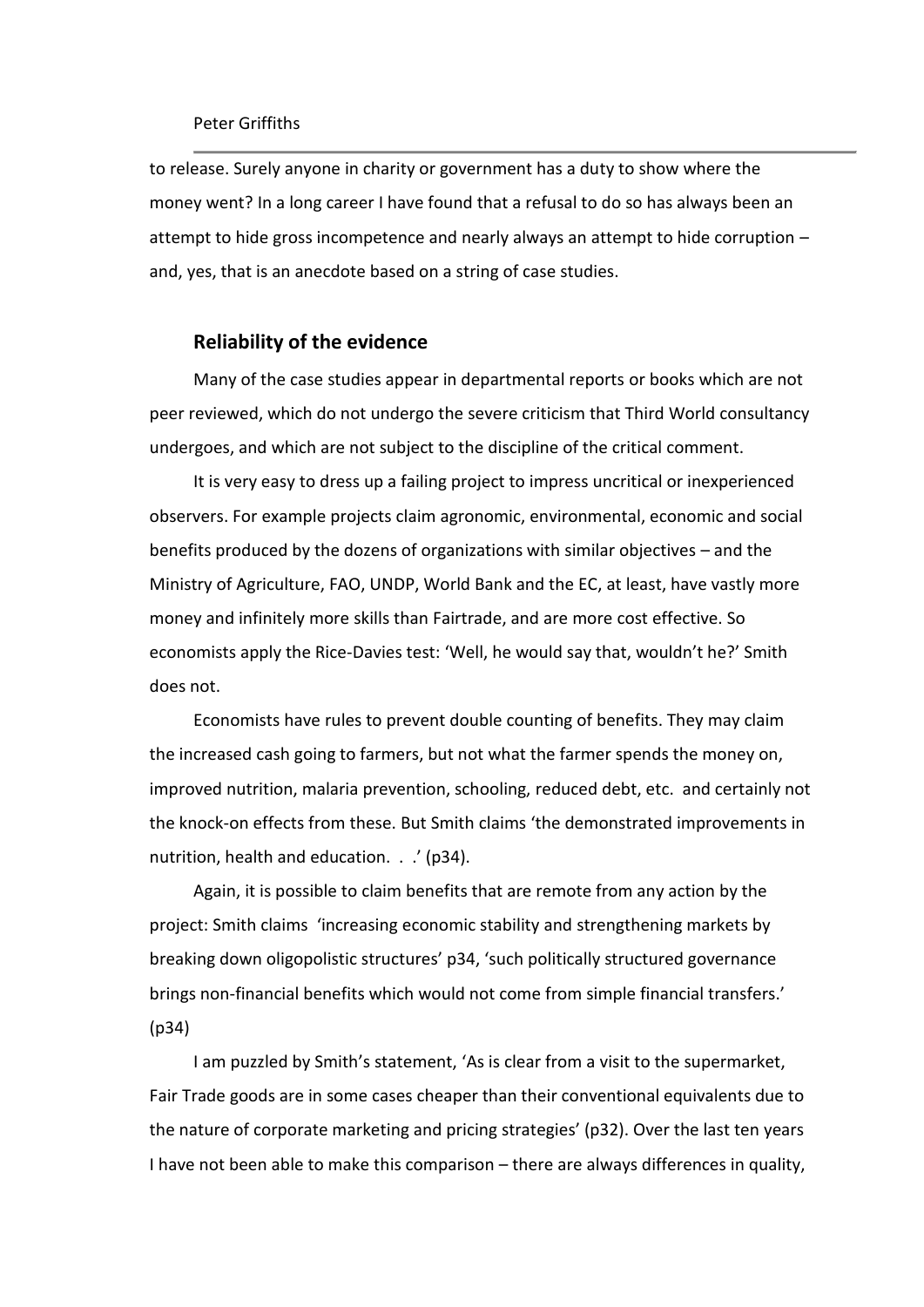brand, etc. One might think that sellers are afraid that buyers might find out how much extra they are paying.

It is not possible to use a case study to compare the success of Fairtrade and non-Fairtrade marketing organizations. As Smith accepts, Fairtrade selects cooperatives that are already successful, well managed, well financed, and with educated members.

# **Agricultural Economics and Marketing**

Smith is researching Fairtrade, an agricultural marketing system, so one would have expected his research to refer to the agricultural marketing literature, which covers everything from farmer to consumer – it is 5% to 10% of the economics literature and there are excellent databases. However he does not use this, and does not achieve the level of theory and analysis and the quality of data expected there. Any statements he makes in this field are spectacularly wrong.

One example is his discussion of the economist's overproduction argument. Fairtrade pays one million coffee farmers more than the going market price. It also pays a minimum price which means both a substantially higher average price and a reduced risk cost. It claims, too, to increase farmers' output and yields, reducing costs and changing the supply function. Economists expect that this will mean more planting by Fairtrade farmers in good years, and less grubbing in bad years. The world demand for coffee is notoriously inelastic, so the increased Fairtrade production means a reduced price for the other 24 million farmers. To marginal farmers this means no cash income at all, which is serious when 30% to 50% of children die before the age of five in normal years. Smith (2009, p. 32) says he knows of no research that supports this proposition. But it is in the agricultural marketing literature: the close parallel of the collapse of the world market when Vietnam paid its farmers more than the world price is part of any study of the market over the past twenty years. And there is a wealth of analysis of coffee cycles since the 1930s and of the post-war International Coffee Agreements, all showing a strong supply response and an inelastic demand.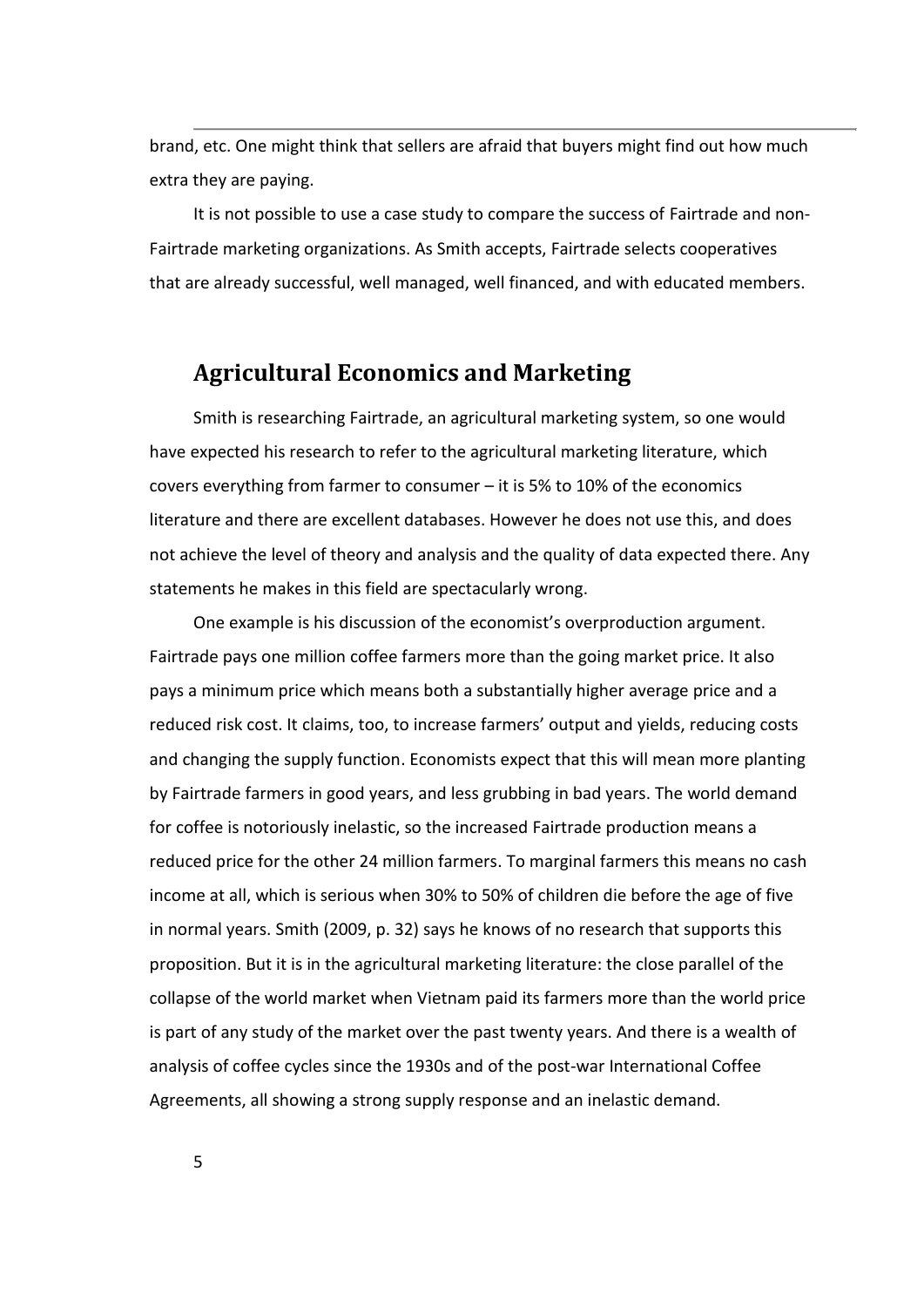Smith (2009, p. 32) then states his personal belief that there will be no overproduction because a million Fairtrade farmers have a backward sloping supply curve for cash crops – something generations of economists have sought in vain - 'Thus, in my view, to assume that poor producers will increase supply based on unit price and in isolation from a consideration of the level of demand (information about which the FLO makes express efforts to communicate through business development representatives) is a somewhat patronising view of farmers in the developing world'. Again he ignores the literature. And his belief implies, first, that it would be irrational for perfectly informed individual Fairtrade farmers to increase supply, though each faces a perfectly elastic demand rather than the inelastic market demand curve; then that the 'business development managers' are right; that the farmers believe them; that they act on this belief; and that there are no other sources of information, like the extension service, other traders and the World Service. And it ignores the fact that planting coffee is a long term decision, requiring the advice of people like the World Bank and FAO commodity divisions, not trade gossip.

Economists believe that, *ceteris paribus,* if you pay farmers more for their coffee, they are less likely to switch to alternative enterprises, so Fairtrade, by concentrating on relatively rich Central and South American farmers, stops them moving to more profitable enterprises, and leaving coffee to African farmers who desperately need the crop. (Weitzman (2006 a, b) gives the minimum wage for agricultural workers in Peru as \$5 a day – unimaginable riches for most African farmers). Smith (2009, p. 32) disagrees, saying that the empirical evidence supports him and not the theory of the firm or the law of supply and demand. His evidence is that seven out of 5000 Fairtrade suppliers did some diversification into other enterprises, but not that they did more than they would have if they were not Fairtrade and not that they decreased supply in response to a price increase. In fact, there is no possible case study evidence that could support or refute the economic argument.

Smith (2009, p. 32) says that the overproduction model is macroeconomic and that his anecdotes are microeconomic but both statements are incorrect, as any textbook will show. He suggests that what he calls 'macroeconomic' is inferior, but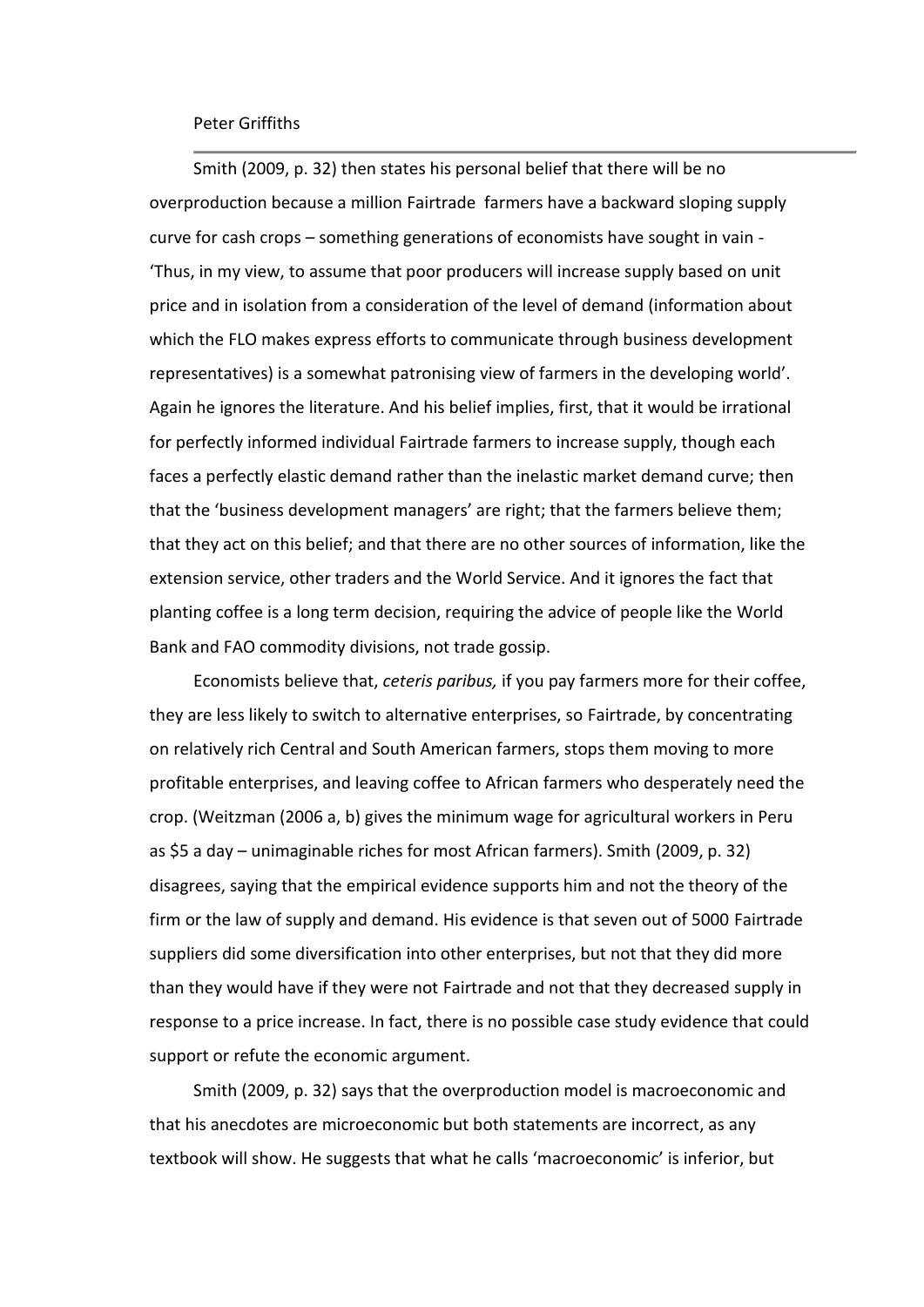agricultural marketing economics is possibly the most successful area of economics: it works.

Smith tells us (p32) that '. . . governments offer fixed prices irrespective of demand . . .' but the literature confirms that this is almost if not entirely unknown in the Third World, though something like it may have occurred in the old communist states and in wealthy economies, in parts of the CAP for instance.

Smith's examination of the economics suffers from the weaknesses he attributes to the critics of Fairtrade: it is 'poorly substantiated and inappropriately theorised' (2009, p. 29), arguments are 'a product of theoretical deduction and bereft of empirical evidence' (2009, p. 32); it 'offers a very brief opinion' (2009, p. 32) on all issues discussed; there is more rhetoric than substance (2009, p. 34); it is 'grounded not in empirical analysis but in the comparison with . [arbitrary] . . . models' (2009, p. 34); it presents 'a choice between Fair Trade governance and free-trade organisation (as achieved by liberalisation' (2009, p. 34) and it does not consider the real alternatives like non-Fairtrade ethical trading, non-Fairtrade cooperatives or the many reforms of markets and firms that agricultural economics tackles. Smith (2009, p. 29) also fails to support his claim that there is 'evidential rigour and sophisticated theory' in the literature supporting Fairtrade.

# **On Cooperatives and Quality**

Fairtrade is based on cooperatives, but Smith (2009, p. 32) is evidently unaware of the large literature on cooperatives (see CAB International, AGRIS and Agricola databases, for instance). He questions whether there is any evidence for statements by Sidwell (2008), Henderson (2008) and others that cooperatives have problems with quality, and have problems competing. But it is a commonplace in the literature that cooperatives have these problems, and that some cooperatives deal with them magnificently. Smith dismisses the possibility with theoretical arguments based on arbitrary and unstated assumptions about how the market works – surprisingly, given that he attacks the critics of Fairtrade for 'deductive evaluation from economic theory'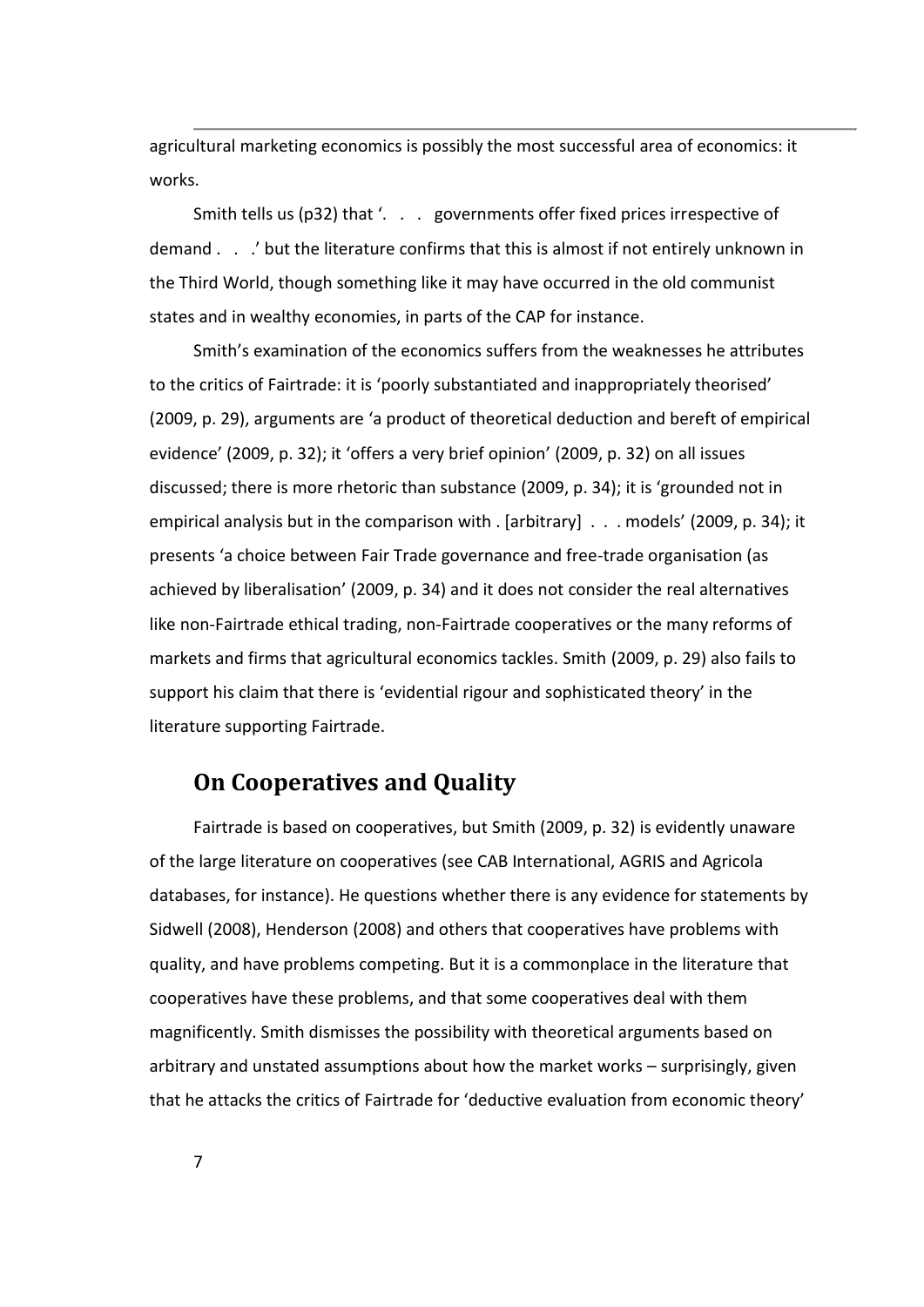(2009, p. 32). He dismisses any possible empirical evidence on the grounds that one commentator on the tragedy of the commons had a caveat in his conclusions. And he ignores the inconvenient evidence produced by Sidwell and Henderson that Fairtrade insiders agree that there is a quality problem.

It is a commonplace in the literature that many cooperatives struggle to survive, in spite of government support in the form of cash, advice and institutional support. It is also a commonplace that cooperatives owned by large capitalist farmers who employ professional managers are likely to be successful, that cooperatives owned by small Third World farmers are likely to have serious problems, and that cooperatives with political and social objectives almost inevitably have serious problems. For obvious reasons.

## **Criteria for joining Fairtrade**

Sidwell (2008) argued that Fairtrade helps a select few at the expense of others, partly because of its admission criteria. The economics of grades confirms that the more criteria you have the more likely it is that a decision to admit or reject an item will be made on a conjunction of criteria that is irrelevant to the intended beneficiaries. (Bowbrick, 1982, 1992). And this is true of Fairtrade, even if we ignore complaints that some of the criteria are irrelevant or immoral. Smith (2009) ducks the issue with a lengthy discussion of the small print of the criteria, which is unhelpful, as is his suggestion that fundamental structural weaknesses can be remedied by fiddling with the small print. Surprisingly, he does not mention the evidence that Fairtrade fails to enforce the regulations (e.g. Weitzman, 2006a, 2006b, Bahra, 2009, Weitzman, 2006), let alone the evidence that they choose not to allocate the necessary resources to do so (e.g. Hamel, 2006, Jacquiau, 2006, 2007).

# **Helping rich farmers at the expense of the poor**

Critics point out that Fairtrade is concentrated in relatively rich countries like Mexico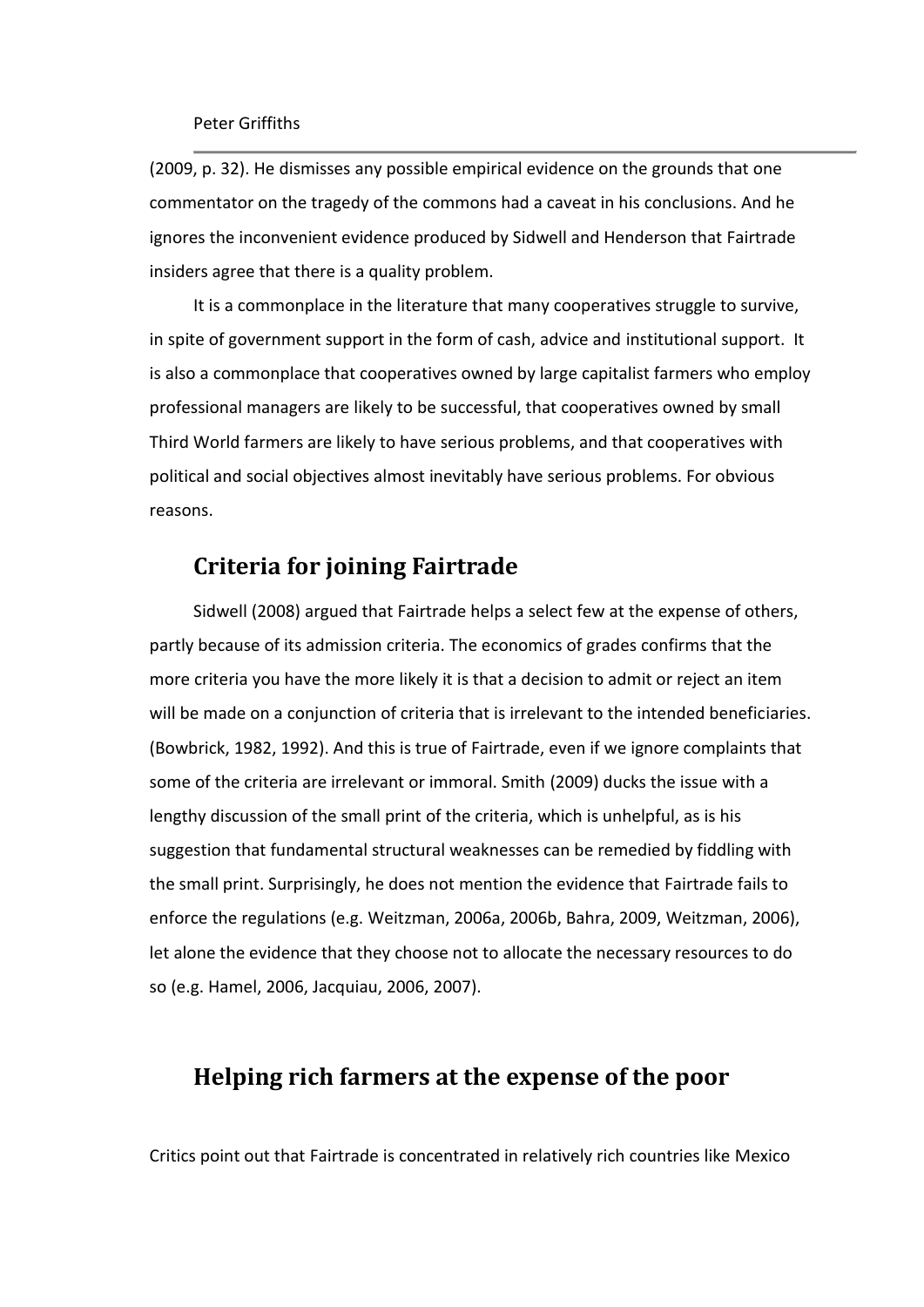and Costa Rica which have 70 times the GNP income per head of countries like Sierra Leone, and that Fairtrade actually pays a higher price to farmers in the richer countries. Smith says that this is justified because on Mexico there are '. . . strong income differences in the region of Chiapas, where coffee farmers are some of the poorest individuals in one of the poorest regions in Central America. . .' which is far from saying that even the poorest coffee farmers are the poorest farmers in Chiapas, or in Mexico or in Central America, let alone that they are poorer than those in Africa. In fact, it is quite possible from this statement that the *average* small coffee growers in Mexico are the richest in the world. By Smith's argument Fairtrade should concentrate on subsidizing British farmers, because the poorest British farmer loses more money in a year than a Third World village sees in a lifetime.

## **Free Trade and Free Markets**

Smith says, 'Another point is the rather unhelpful binary constructed by some critics and supporters alike in which consumers and businesses are presented with a choice between Fair Trade governance and free-trade organisation (as achieved by liberalisation).' (2009, p. 34) 'Fair Trade provides a targeted response to real-world problems that deductive evaluation from economic theory grossly ignore' (2009, p. 32) , 'adopting macroeconomic analysis based on deductive comparison with perfect market models' (2009, p. 29)

In fact, both Henderson and Sidwell compare the with and without Fairtrade situation, the without being the unfree real world. Sidwell says, in passing, that free trade is the answer to development, and gives examples, some which few economists would disagree with, others which some economists would disagree with, but still think arguable. Neither Sidwell nor Henderson present the fundamentalist free market dogma prevalent in the World Bank and IMF, which has devastated the Third World (See Griffiths (2003) for an example.) But Smith (2008, p. 12) says that we should disregard what Sidwell actually said, because of what he, Smith, believes that Sidwell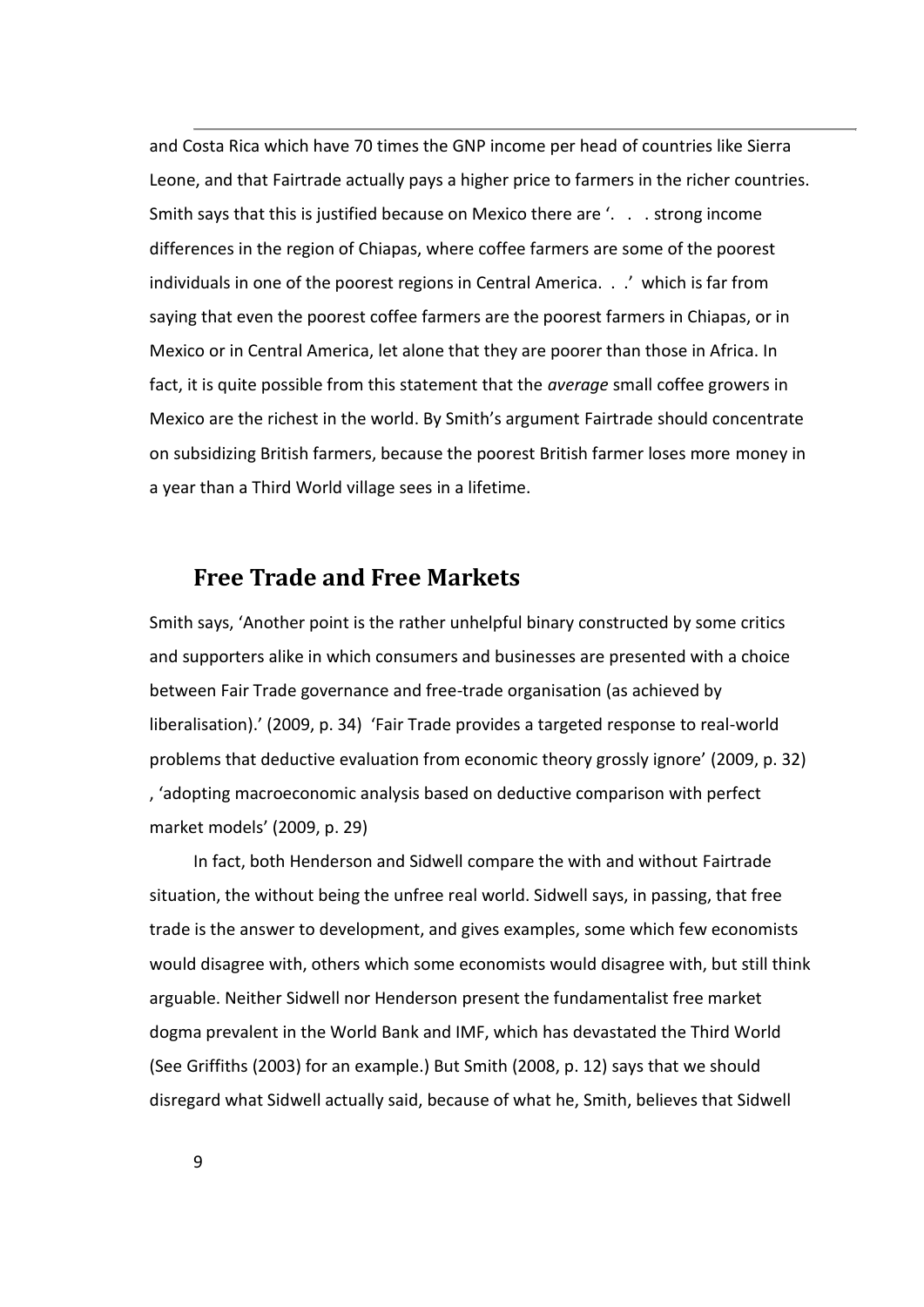and his publisher really believe.

# **Charity and what happens to the money**

When consumers buy charity Christmas cards, The Big Issue, cakes at a church fete, free range eggs or Fairtrade coffee, they are making a charitable donation. They know that they are paying more, and they expect that the extra money will go to the intended recipients. If it does not, they will have been cheated. Smith (2009, p. 31) disagrees, 'However, we should not assume that Fair Trade purchases and charitable giving can be seen as substitutable acts and basic statistical evaluation suggests, indeed, that they are not.' He goes on to argue that it does not matter that very little money reaches the intended recipients. He does not present any statistical evaluation in the section cited, and presents a concept of quality and value unique to himself. He cites in support four papers – he is evidently not aware of the large literature on quality or marketing. Two of them, he says, provide a sophisticated analysis of quality and value, but Zeithaml (1988) discusses products which have little in common with Fairtrade and does not provide an analysis relevant to Fairtrade and Raynolds (2000) provides no analysis of quality or value. Neither Mann (2008) nor Golding and Peattie (2005) discuss credence goods – fundamental to the issue under discussion – and I do not see that they support his concept of quality. But new theory is not needed. Ethical trading is not new: 200 years ago Indian sugar was sold in Britain at an enhanced price because it was not produced by slaves. The economic theory is set out in Bowbrick (1992) but it is difficult theory, starting with all microeconomics, then adding dimension after dimension, so its application to Fairtrade will not be a trivial exercise.

In the meanwhile, he might ask the consumers themselves:

'You go to a coffee shop which charges 10p a cup extra for Fairtrade coffee. You then find out that less than one tenth of a penny of this extra payment goes to the farmer. Do you think

- 1. This is fraudulent
- 2. This is a scam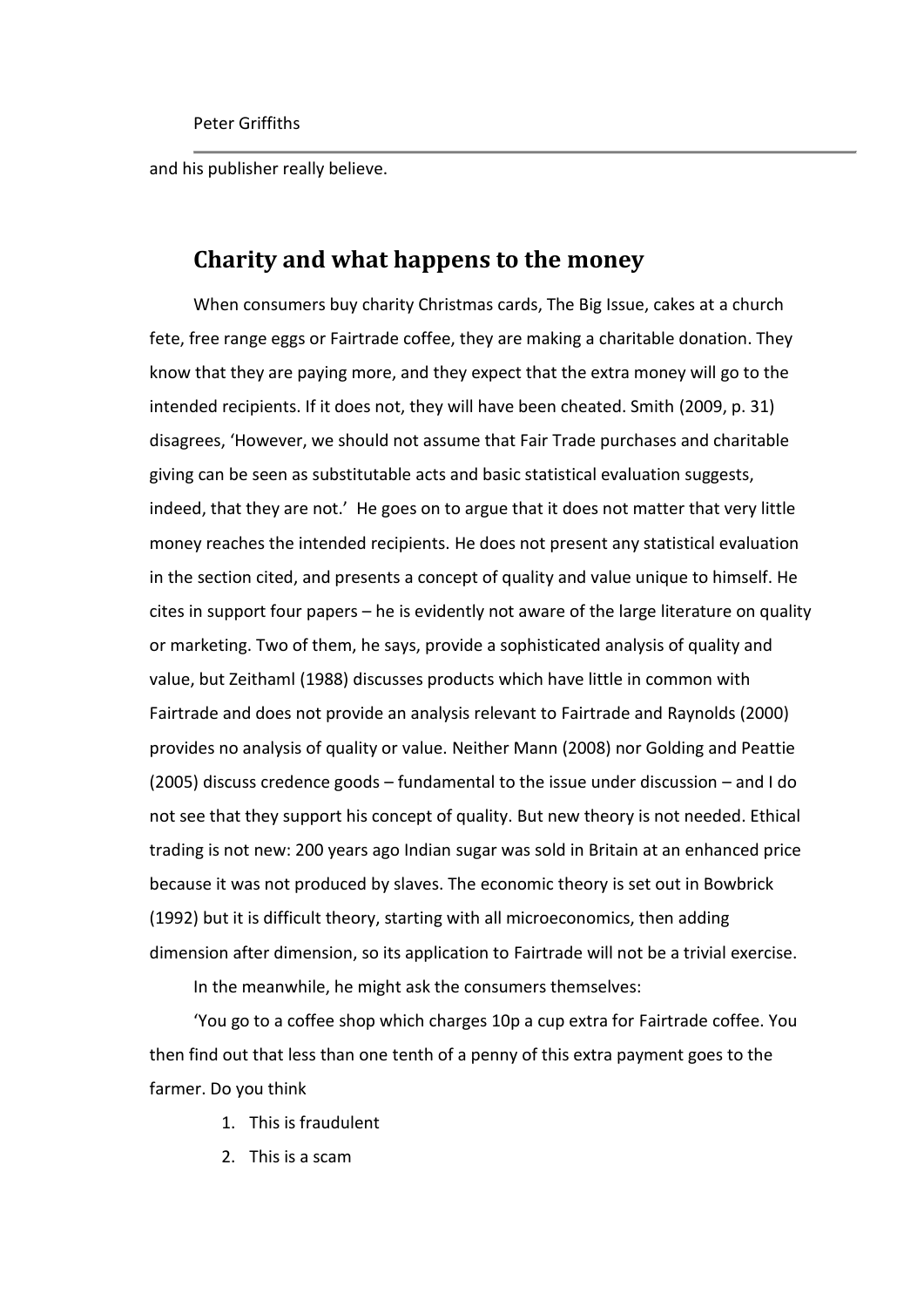- 3. The profit margin is excessive
- 4. This is a wonderful way of helping farmers in the Third World?'

The answers can be calibrated by giving examples going from the 1% reaching the farmers which I have observed, to the 95% which many consumers will consider reasonable.

Smith would appear to agree with the economic analysis that shows that donor utility is maximized if the entire donation is spent on telling donors how wonderful they are, but this analysis assumes that donors never find out what happens to their money. Oxfam is very careful about the percentage of its income spent on fundraising and administration because of the backlash in the 1970s when donors perceived that too much was going on fundraising and administration.

# **Alternatives**

Smith and other advocates of Fairtrade fail to consider the hundreds of possible alternatives that are feasible and more ethical. For example, a coffee packer might offer two lines identical in all respects except that one had a receipt for 50p printed on it, with a guarantee that all the money went to Third World hospitals and schools. This would be ethical in ways that Fairtrade is unethical: the consumers would know exactly how much they were giving; they would know that none of the money was being pocketed by businesses in Europe; and they would know that this was not distorting markets, making millions of desperately poor farmers poorer.

# **Conclusion**

Smith 'would argue that primary proponents of Fair Trade do have a responsibility to increasingly evaluate the effects of Fair Trade. . .' (2009, p. 29). However, it is clear from this and other writings on Fairtrade, that any evaluation should be carried out by independent people, not proponents, and that they should be selected for having appropriate professional qualifications and a track record of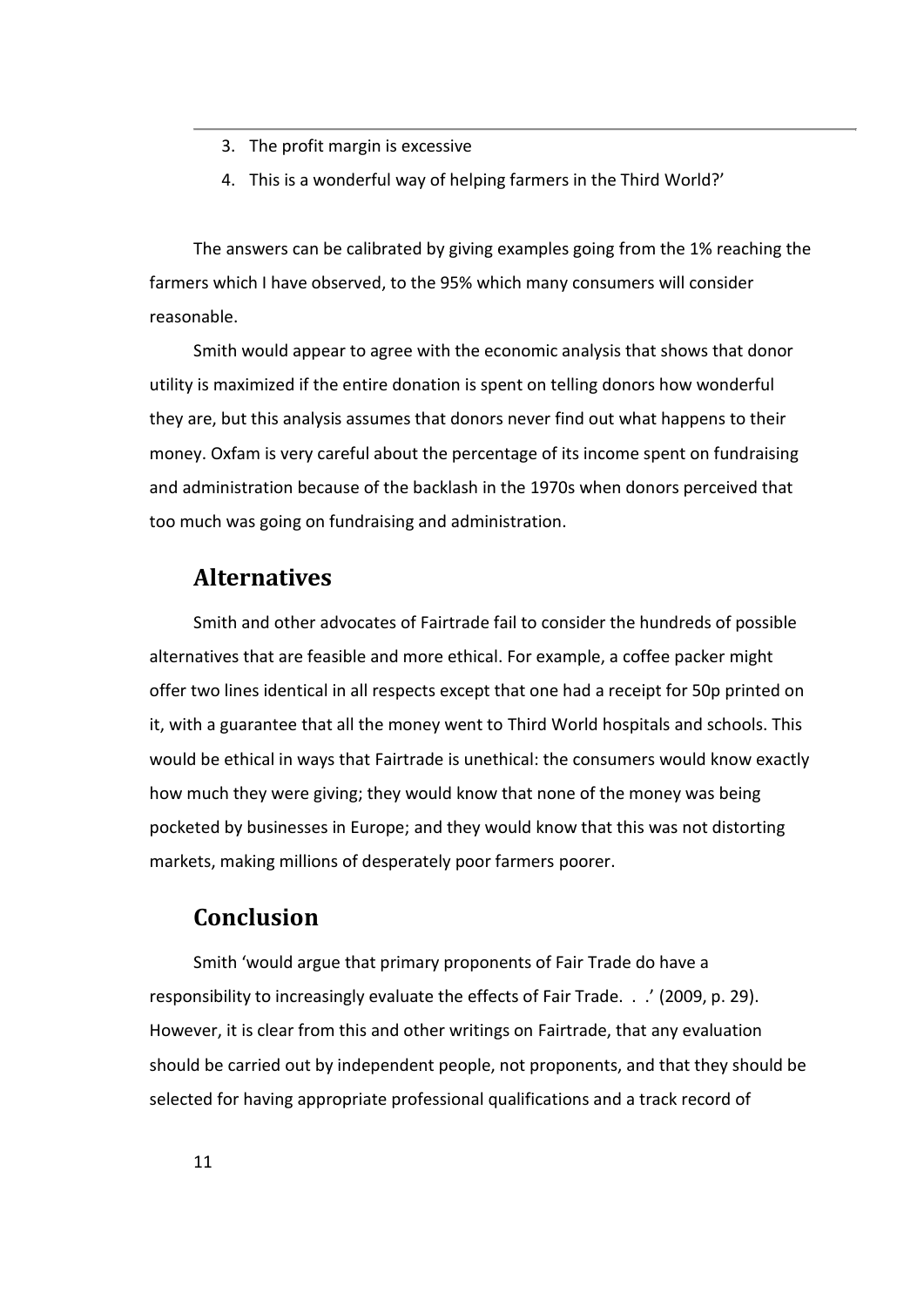investigating incompetent and corrupt firms and marketing systems in the Third World

and the developed world, and a track record of getting action to reform them.

We are talking of people's lives here.

# **Bibliography**

Bahra, P. (2009, January 07 ). Tea workers still waiting to reap Fairtrade benefits. *The Times* .

Bowbrick, P. (1982). The Economics of Grades. *Oxford Agrarian Studies* , 11, 65- 92.

Bowbrick, P. (1992). *The Economics of Quality, Grades and Brands.* London: Routledge.

Doussin, J.-P. (2007 , October ). Max Havelaar Reply. *Le Monde Diplomatique* , p. 2.

Foundation, F. (2008, Feb 23). Response to Adam Smith Institute Report. *Fairtrade Foundation Press Release* .

Golding, K. a. (2005). In Search of a Golden Blend: Perspectives on the Marketing of Fair Trade Coffee. *Sustainable Development* , 13, 3, 154–165.

Griffiths, P. (2003). *The Economist's Tale: a consultant encounters hunger and the World Bank.* London and New York: Zed Books.

Griffiths, P. (2008, August). Why Fairtrade isn't fair. *Prospect,* .

Hamel, I. (2006, August 6). Fairtrade Firm Accused of Foul Play. *Swiss Info http://www.swissinfo.ch/eng/Fair\_trade\_firm\_accused\_of\_foul\_play.html?cid=535123 2 23/12/2009* .

Henderson, D. (2008). Fair Trade is Counterproductive and Unfair. *Economic Affairs* , 28, 3, 62–64.

Jacquiau, C. ( 2006 ). *Les Coulisees du Commerce Équitable.* Paris: Mille et Une Nuits.

Jacquiau, C. (2007, September). Max Havelaar ou les ambiguïtés du commerce équitable: Pourquoi le Sud rue dans les brancards. *Monde Diplomatique* .

Lamb, H. (2008, September). Fairtrade is Fair [Reply to Peter Griffiths, Fairtrade isn't Fair, Prospect Aug 2008]. *Prospect* .

Lamb, H. (2008). *Fighting the Banana Wars and other Fairtrade battles.* London: Rider Books.

Lamb, H. S. (2006, September 13). Trade audits do detect sales of non-certified coffee [REPLY]. *Financial Times* .

Mann, S. (2008). Analysing Fair Trade in Economic Terms. *Journal of Socio-Economics* , 37, 5, 2034–2042.

Newman, P. (2006, September 23). How the Fairtrade ethos seeks to protect the growers. *Financial Times* .

Raynolds, L. T. (2000). Re-embedding Global Agriculture: The International Organic and Fair Trade Movements. *Journal of Agriculture and Human Values* , 17, 3, 297–309.

Sidwell, M. (2008). *Unfair Trade.* London: Adam Smith Institute.